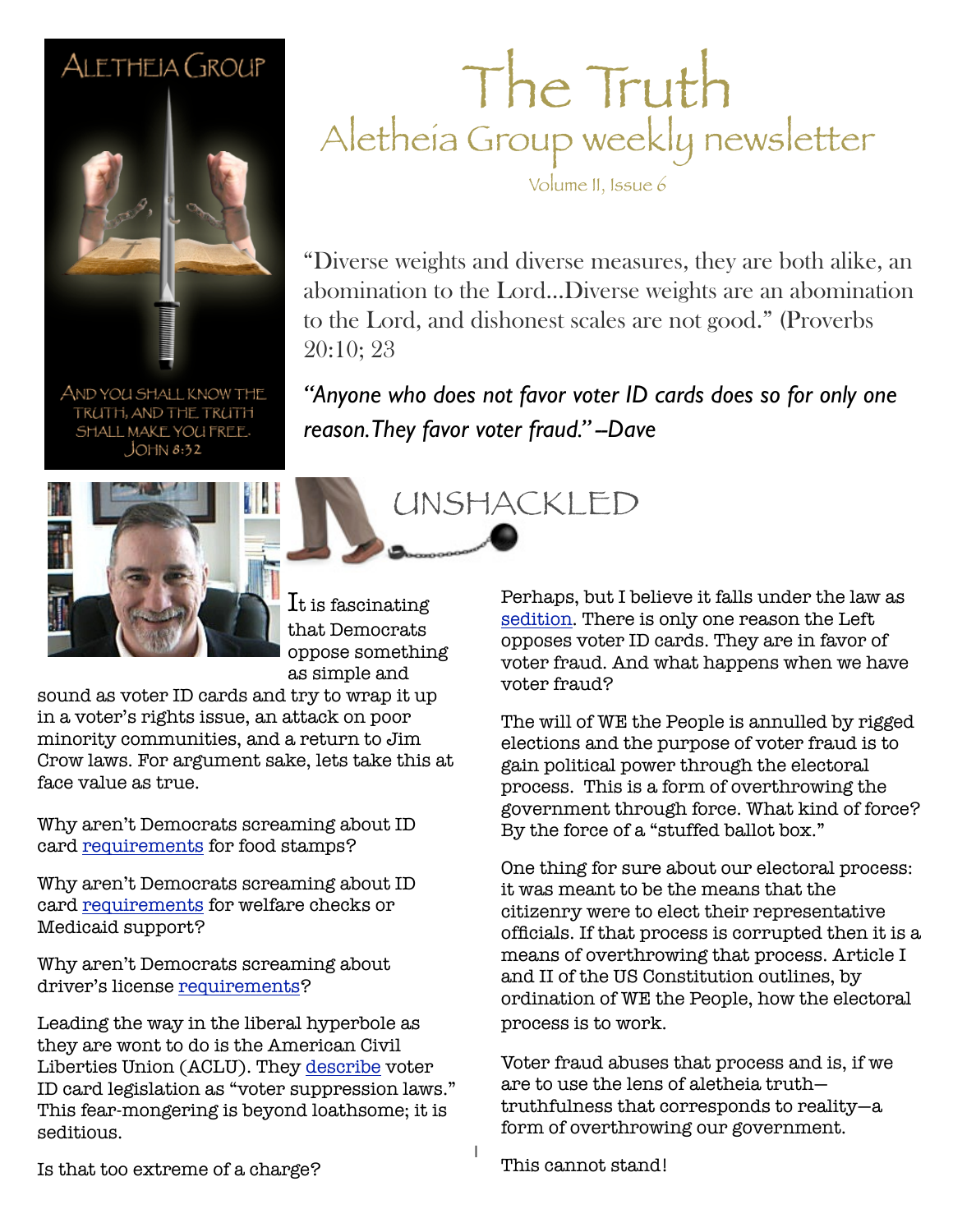## FROM THE FOUNDERS



**The Founding Fathers mutually pledged "to each our Lives, our Fortunes and our sacred Honor" to develop our representative and republican form of government. They would in no way stand back and watch it perverted through voter fraud.**

"*Let each citizen remember at the moment he is offering his vote that he is not making a present or a compliment to please an individual - or at least that he ought not so to do; but that he is executing one of the most solemn trusts in human society for which he is accountable to God and his country."* Samuel Adams in the Boston Gazette, April 16, 1781

Imagine a conversation between Samuel Adams and an ACLU lawyer who is opposed to voter ID cards. What I've read of Mr. Adams I can imagine his having to overcome thoughts in his mind of melting tar and gathering some feathers.

Once overcoming the urge to tar and feather the fool before him, Mr. Adams would likely explain to the communist and godless lawyer what it had cost his family, friends, and fellow countrymen to give WE the People the right to vote. He would remind the by now squirming attorney of his nephew's admonition:

*"Posterity: you will never know how much it has cost my generation to preserve your freedom. I hope you will make good use of it."* John Quincy Adams

I cannot imagine Uncle Sam approving of any opposition to a voter ID card in light of his nephew's quote. To do so would be antithetical for what the colonists fought, bled, and died. Protecting the Constitution from the abuses of man was foremost in the minds of our Founders.

Our Founders realized the sacred trust and solemn responsibility the people had laid upon their shoulders by electing them to Continental Congresses and the Constitutional Convention. John Jay, writing in *Federalist 2*, explains:

*"This convention composed of men who possessed the confidence of the people, and many of whom had become highly distinguished by their patriotism, virtue and wisdom...*" [\(Continue](http://www.aletheiagroup.org/wp-content/uploads/2012/02/Federalist-2-Quote.pdf) reading quote)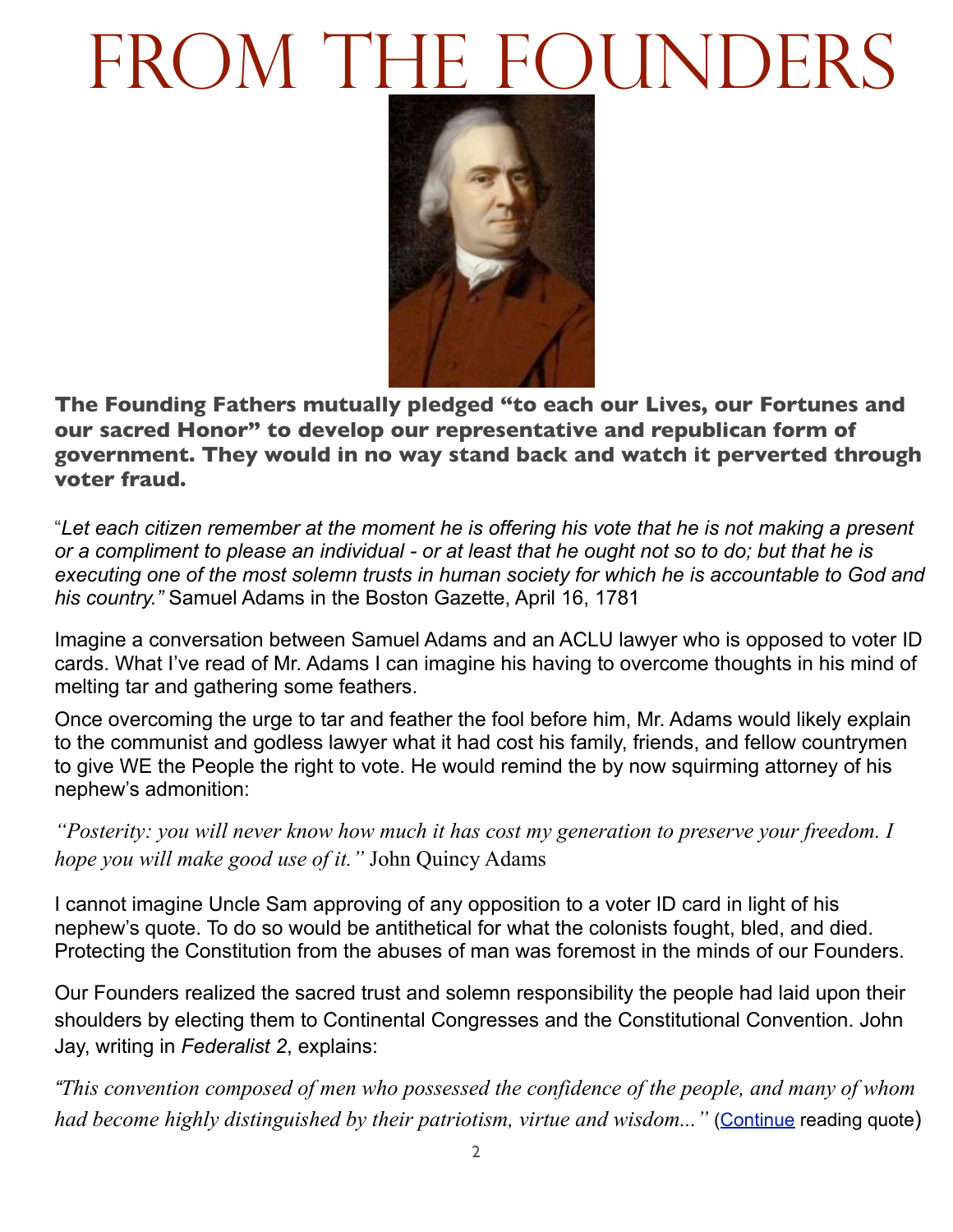## FROM THE PULPIT

"When therefore, a people unite in a form of government, and choose persons to rule and govern them and pledge their faith to be obedient to, and support the government…the Magistrate then, called to office by the voice of the people, and solemnly sworn, becomes an ordinance of God, and receives his authority from him, 'by whom Princes rule, and Nobles, even all the Judges of the earth." Reverend Daniel Foster, Pastor of the Church in New Braintree, Massachusetts, 05/26/1790

Election to representative government by the people was considered no less than a covenant between the elected and the electors. The colonies began with covenantal constitutions designed after those covenants found in the Holy Bible. To elect a representative was considered a grave responsibility. Why? Because the bible gives such examples.

"Moreover you shall select from all the people able men, such as fear God, men of truth, hating covetousness; and place such over them to be rulers of thousands, rulers of hundreds, rulers of fifties, and rulers of tens." (Exodus 18:21)

"… brethren, seek out from among you seven men of good reputation, full of the Holy Spirit and wisdom, whom we may appoint over this business…" (Acts 6:2)

Choosing our government representatives is a decision not to be made lightly.

And it is definitely not one that is to be corrupted by voter fraud as chronicled against ACORN or voter intimidation by the New Black Panther Party and ignored by the Obama Administration and Democratic Party.

So if WE the People are to return the voting process back to its reverential status, then voter fraud must be fought at all levels.

The integrity of this process must be protected at all costs. Turn the page to find out ways to start this rescue.